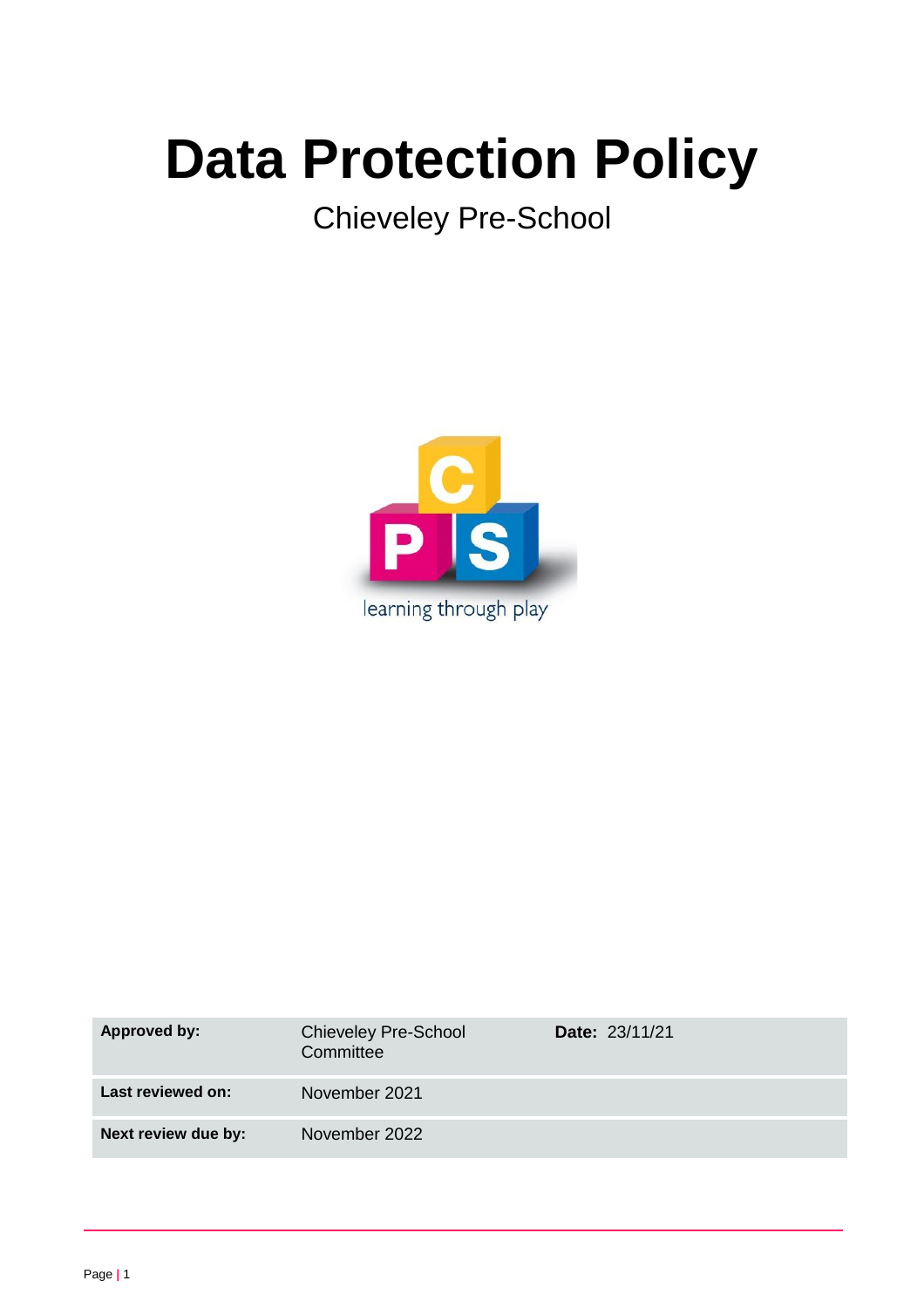

# **Contents**

# <span id="page-1-0"></span>**1. Aims**

Our pre-school aims to ensure that all personal data collected about staff, pupils, parents, committee members, visitors and other individuals is collected, stored and processed in accordance with the [General](https://eur-lex.europa.eu/legal-content/EN/TXT/?qid=1528874672298&uri=CELEX:02016R0679-20160504)  [Data Protection Regulation](https://eur-lex.europa.eu/legal-content/EN/TXT/?qid=1528874672298&uri=CELEX:02016R0679-20160504) (EU) 2016/679 (GDPR) and the [Data Protection Act 2018 \(DPA 2018\).](http://www.legislation.gov.uk/ukpga/2018/12/contents/enacted)

This policy applies to all personal data, regardless of whether it is in paper or electronic format.

# <span id="page-1-1"></span>**2. Legislation and guidance**

This policy meets the requirements of the UK GDPR 2018 and the DPA 2018. It is based on guidance published by the Information Commissioner's Office (ICO) on the [GDPR.](https://ico.org.uk/for-organisations/guide-to-the-general-data-protection-regulation-gdpr/)

In addition, this policy complies with regulation 5 of the Education (Pupil Information) (England) Regulations [2005,](http://www.legislation.gov.uk/uksi/2005/1437/regulation/5/made) which gives parents the right of access to their child's educational record.

In addition, this policy complies with our funding agreement and articles of association.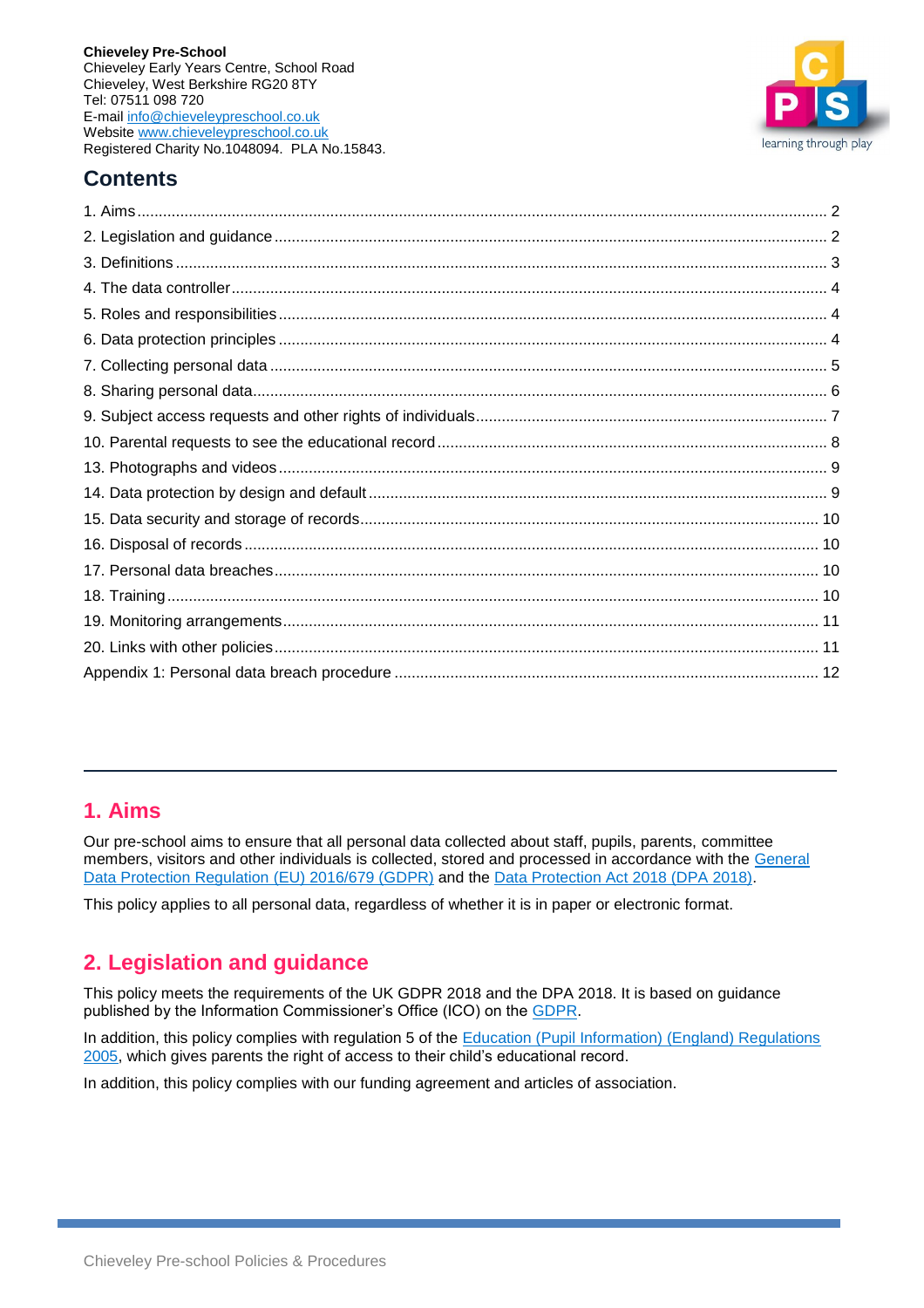

# <span id="page-2-0"></span>**3. Definitions**

| <b>TERM</b>                         | <b>DEFINITION</b>                                                                                                                                                                                                                                                                                                                                                                                  |
|-------------------------------------|----------------------------------------------------------------------------------------------------------------------------------------------------------------------------------------------------------------------------------------------------------------------------------------------------------------------------------------------------------------------------------------------------|
| Personal data                       | Any information relating to an identified, or identifiable, living<br>individual.<br>This may include the individual's:<br>> Name (including initials)<br>> Identification number<br>> Location data<br>> Online identifier, such as a username<br>It may also include factors specific to the individual's physical,<br>physiological, genetic, mental, economic, cultural or social<br>identity. |
| Special categories of personal data | Personal data which is more sensitive and so needs more<br>protection, including information about an individual's:<br>> Racial or ethnic origin<br>> Political opinions<br>> Religious or philosophical beliefs                                                                                                                                                                                   |
|                                     | > Trade union membership                                                                                                                                                                                                                                                                                                                                                                           |
|                                     | > Genetics                                                                                                                                                                                                                                                                                                                                                                                         |
|                                     | > Health – physical or mental                                                                                                                                                                                                                                                                                                                                                                      |
|                                     | > Sex life or sexual orientation                                                                                                                                                                                                                                                                                                                                                                   |
| <b>Processing</b>                   | Anything done to personal data, such as collecting, recording,<br>organising, structuring, storing, adapting, altering, retrieving,<br>using, disseminating, erasing or destroying.<br>Processing can be automated or manual.                                                                                                                                                                      |
| Data subject                        | The identified or identifiable individual whose personal data is<br>held or processed.                                                                                                                                                                                                                                                                                                             |
| Data controller                     | A person or organisation that determines the purposes and the<br>means of processing of personal data.                                                                                                                                                                                                                                                                                             |
| Data processor                      | A person or other body, other than an employee of the data<br>controller, who processes personal data on behalf of the data<br>controller.                                                                                                                                                                                                                                                         |
| Personal data breach                | A breach of security leading to the accidental or unlawful<br>destruction, loss, alteration, unauthorised disclosure of, or<br>access to, personal data.                                                                                                                                                                                                                                           |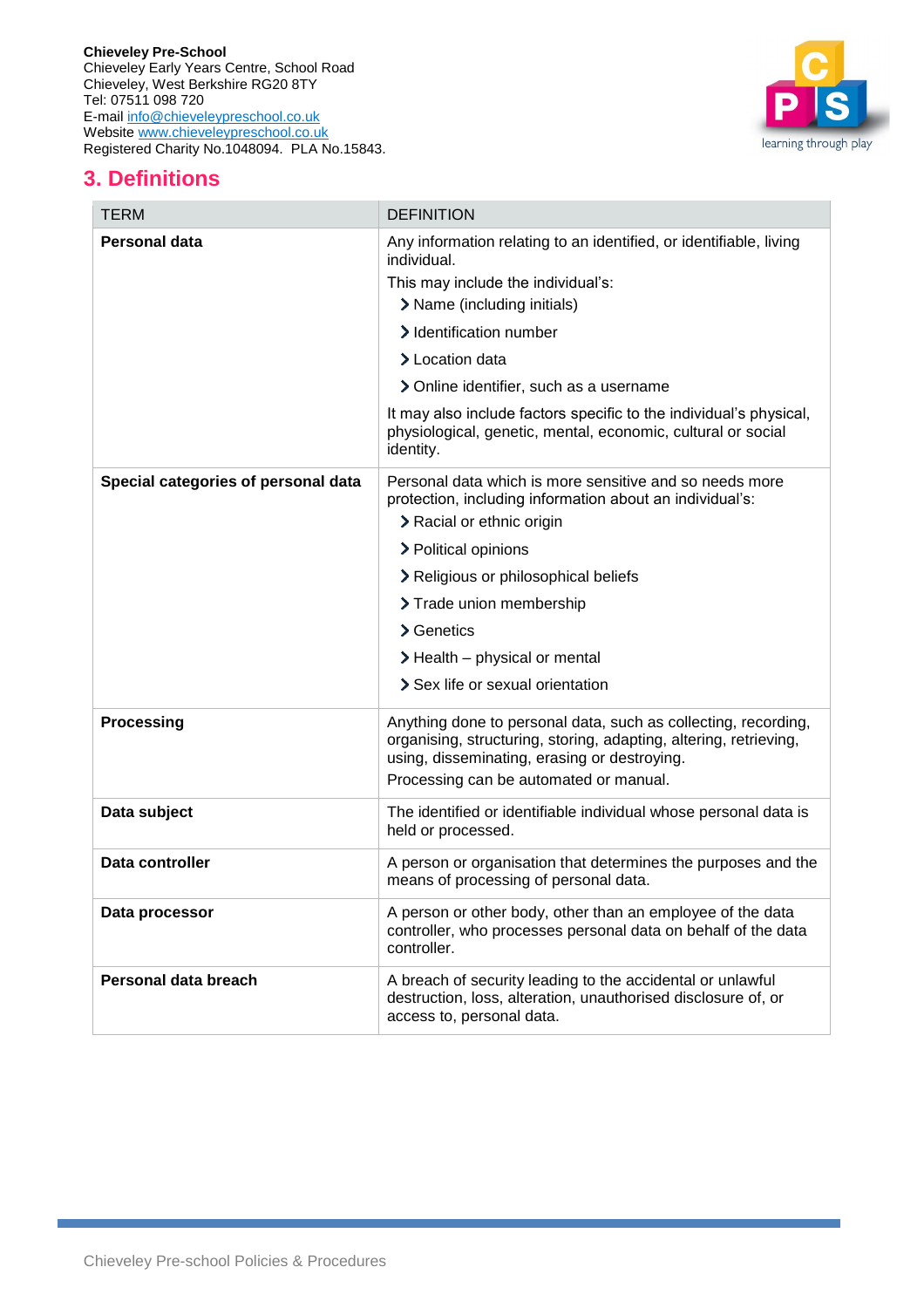

## <span id="page-3-0"></span>**4. The data controller**

Our pre-school processes personal data relating to parents, pupils, staff, committee members, visitors and others, and therefore is a data controller.

The pre-school is registered with the ICO , as legally required.

## <span id="page-3-1"></span>**5. Roles and responsibilities**

This policy applies to **all staff** employed by our pre-school, and to external organisations or individuals working on our behalf. Staff who do not comply with this policy may face disciplinary action.

### **5.1 Committee**

The committee has overall responsibility for ensuring that our pre-school complies with all relevant data protection obligations.

#### **5.2 Data protection officer**

The data protection officer (DPO) is responsible for overseeing the implementation of this policy, monitoring our compliance with data protection law, and developing related policies and guidelines where applicable.

They will provide an annual report of their activities directly to the committee and, where relevant, report to the committee their advice and recommendations on pre-school data protection issues.

The DPO is also the first point of contact for individuals whose data the pre-school processes, and for the ICO.

Full details of the DPO's responsibilities are set out in their job description.

Our DPO is turn IT on GDPR services and is contactable via 01865 597620, option 3

#### **5.3 Manager**

The pre-school manager acts as the representative of the data controller on a day-to-day basis.

#### **5.4 All staff**

Staff are responsible for:

- Collecting, storing and processing any personal data in accordance with this policy
- Informing the pre-school of any changes to their personal data, such as a change of address
- Contacting the DPO in the following circumstances:
	- With any questions about the operation of this policy, data protection law, retaining personal data or keeping personal data secure
	- If they have any concerns that this policy is not being followed
	- If they are unsure whether or not they have a lawful basis to use personal data in a particular way
	- If they need to rely on or capture consent, draft a privacy notice, deal with data protection rights invoked by an individual, or transfer personal data outside the European Economic Area
	- If there has been a data breach
	- Whenever they are engaging in a new activity that may affect the privacy rights of individuals
	- If they need help with any contracts or sharing personal data with third parties

## <span id="page-3-2"></span>**6. Data protection principles**

The UK GDPR 2018 is based on data protection principles that our pre-school must comply with.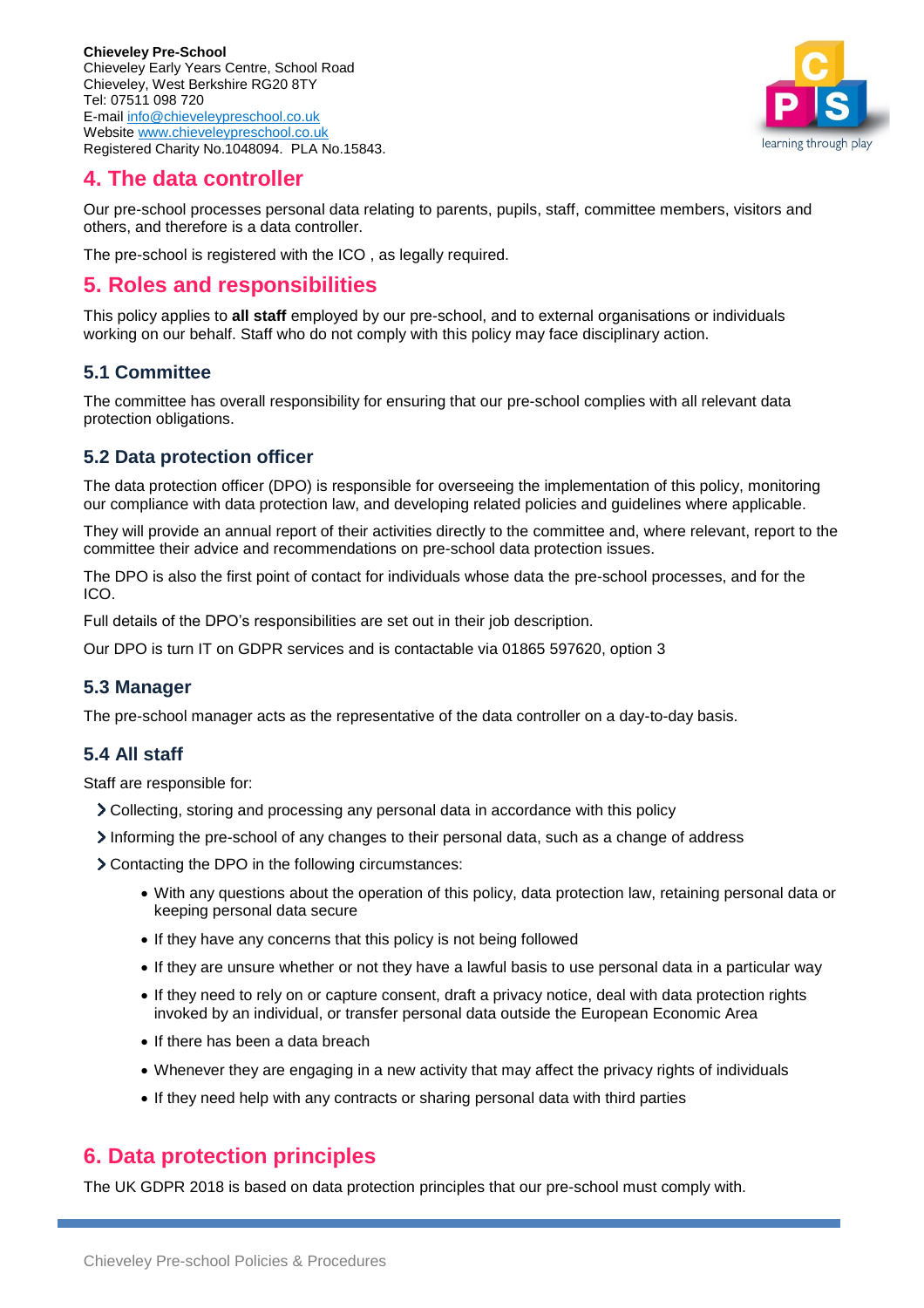

The principles say that personal data must be:

- > Processed lawfully, fairly and in a transparent manner
- Collected for specified, explicit and legitimate purposes
- Adequate, relevant and limited to what is necessary to fulfil the purposes for which it is processed
- Accurate and, where necessary, kept up to date
- Xept for no longer than is necessary for the purposes for which it is processed
- Processed in a way that ensures it is appropriately secure

This policy sets out how the pre-school aims to comply with these principles.

## <span id="page-4-0"></span>**7. Collecting personal data**

#### **7.1 Lawfulness, fairness and transparency**

We will only process personal data where we have one of 6 'lawful bases' (legal reasons) to do so under data protection law:

- The data needs to be processed so that the pre-school can **fulfil a contract** with the individual, or the individual has asked the pre-school to take specific steps before entering into a contract
- The data needs to be processed so that the pre-school can **comply with a legal obligation**
- The data needs to be processed to ensure the **vital interests** of the individual or another person i.e. to protect someone's life
- The data needs to be processed so that the pre-school, as a public authority, can **perform a task in the public interest or exercise its official authority**
- The data needs to be processed for the **legitimate interests** of the pre-school (where the processing is not for any tasks the pre-school performs as a public authority) or a third party, provided the individual's rights and freedoms are not overridden
- The individual (or their parent/carer when appropriate in the case of a pupil) has freely given clear **consent**

For special categories of personal data, we will also meet one of the special category conditions for processing under data protection law:

- The individual (or their parent/carer when appropriate in the case of a pupil) has given **explicit consent**
- The data needs to be processed to perform or exercise obligations or rights in relation to **employment, social security or social protection law**
- The data needs to be processed to ensure the **vital interests** of the individual or another person, where the individual is physically or legally incapable of giving consent
- The data has already been made **manifestly public** by the individual
- The data needs to be processed for the establishment, exercise or defence of **legal claims**
- The data needs to be processed for reasons of **substantial public interest** as defined in legislation
- The data needs to be processed for **health or social care purposes**, and the processing is done by, or under the direction of, a health or social work professional or by any other person obliged to confidentiality under law
- The data needs to be processed for **public health reasons**, and the processing is done by, or under the direction of, a health professional or by any other person obliged to confidentiality under law
- The data needs to be processed for **archiving purposes**, scientific or historical research purposes, or statistical purposes, and the processing is in the public interest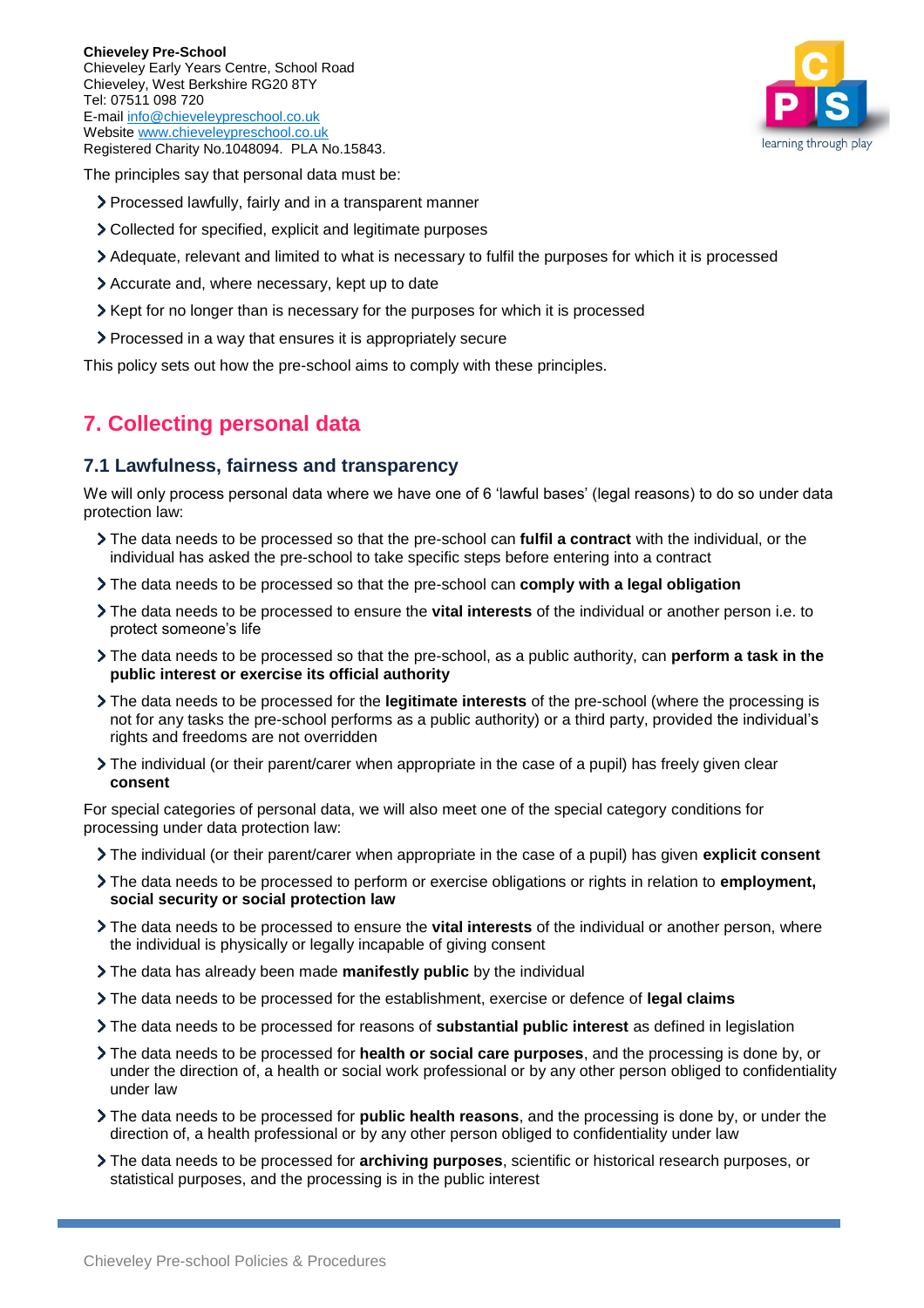

For criminal offence data, we will meet both a lawful basis and a condition set out under data protection law. Conditions include:

- The individual (or their parent/carer when appropriate in the case of a pupil) has given **consent**
- The data needs to be processed to ensure the **vital interests** of the individual or another person, where the individual is physically or legally incapable of giving consent
- The data has already been made **manifestly public** by the individual
- The data needs to be processed for or in connection with legal proceedings, to obtain legal advice, or for the establishment, exercise or defence of **legal rights**
- The data needs to be processed for reasons of **substantial public interest** as defined in legislation

Whenever we first collect personal data directly from individuals, we will provide them with the relevant information required by data protection law.

We will always consider the fairness of our data processing. We will ensure we do not handle personal data in ways that individuals would not reasonably expect, or use personal data in ways which have unjustified adverse effects on them.

#### **7.2 Limitation, minimisation and accuracy**

We will only collect personal data for specified, explicit and legitimate reasons. We will explain these reasons to the individuals when we first collect their data.

If we want to use personal data for reasons other than those given when we first obtained it, we will inform the individuals concerned before we do so, and seek consent where necessary.

Staff must only process personal data where it is necessary in order to do their jobs.

We will keep data accurate and, where necessary, up-to-date. Inaccurate data will be rectified or erased when appropriate.

In addition, when staff no longer need the personal data they hold, they must ensure it is deleted or anonymised. This will be done in accordance with the school's record retention schedule.

## <span id="page-5-0"></span>**8. Sharing personal data**

We will not normally share personal data with anyone else without consent, but there are certain circumstances where we may be required to do so. These include, but are not limited to, situations where:

- There is an issue with a pupil or parent/carer that puts the safety of our staff at risk
- $\triangleright$  We need to liaise with other agencies we will seek consent as necessary before doing this
- Our suppliers or contractors need data to enable us to provide services to our staff and pupils for example, IT companies. When doing this, we will:
	- Only appoint suppliers or contractors which can provide sufficient guarantees that they comply with data protection law
	- Establish a contract with the supplier or contractor to ensure the fair and lawful processing of any personal data we share
	- Only share data that the supplier or contractor needs to carry out their service

We will also share personal data with law enforcement and government bodies where we are legally required to do so.

We may also share personal data with emergency services and local authorities to help them to respond to an emergency situation that affects any of our pupils or staff.

Where we transfer personal data internationally, we will do so in accordance with data protection law.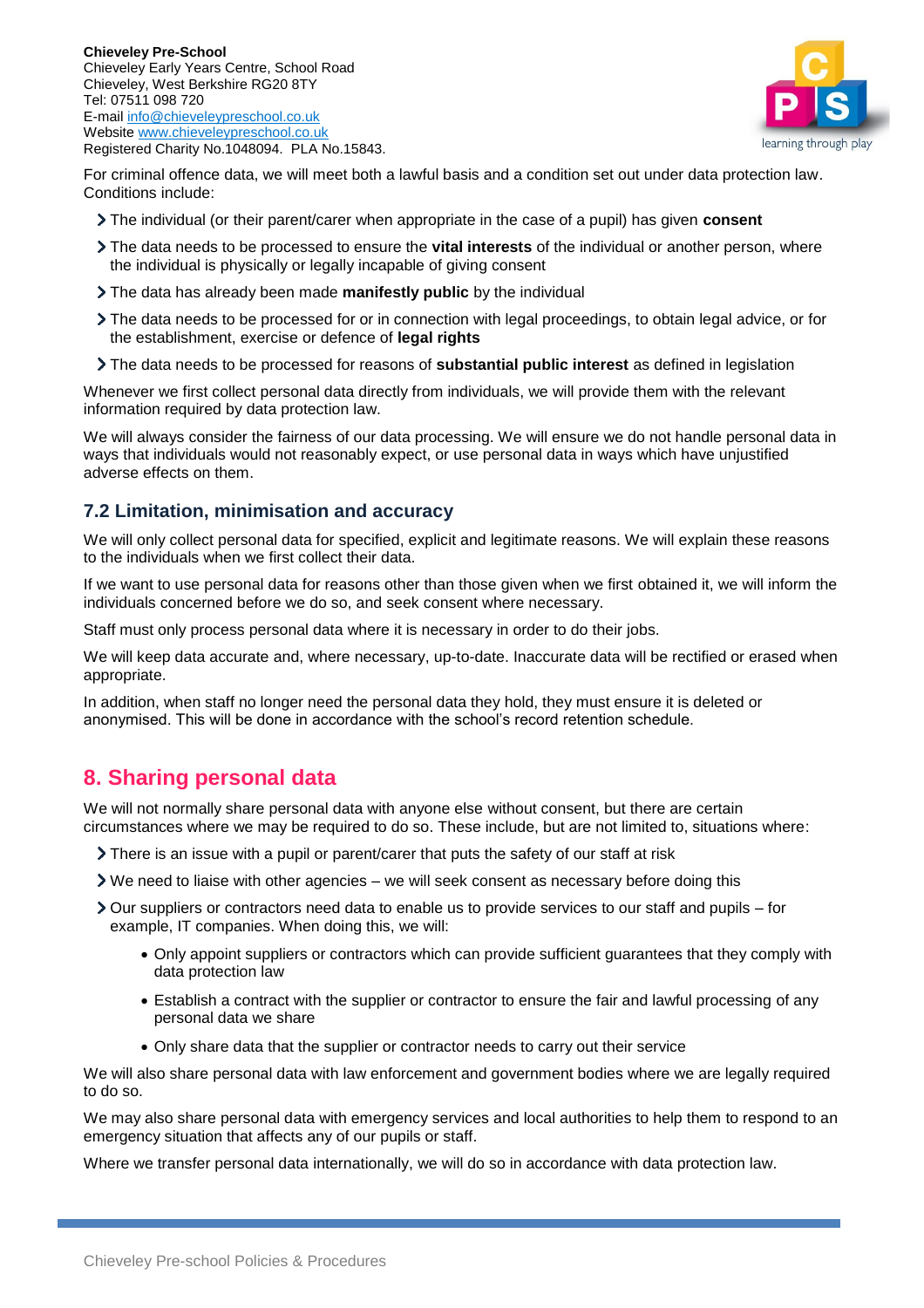

# <span id="page-6-0"></span>**9. Subject access requests and other rights of individuals**

#### **9.1 Subject access requests**

Individuals have a right to make a 'subject access request' to gain access to personal information that the preschool holds about them. This includes:

- Confirmation that their personal data is being processed
- Access to a copy of the data
- > The purposes of the data processing
- > The categories of personal data concerned
- Who the data has been, or will be, shared with
- How long the data will be stored for, or if this isn't possible, the criteria used to determine this period
- Where relevant, the existence of the right to request rectification, erasure or restriction, or to object to such processing
- The right to lodge a complaint with the ICO or another supervisory authority
- > The source of the data, if not the individual
- Whether any automated decision-making is being applied to their data, and what the significance and consequences of this might be for the individual
- The safeguards provided if the data is being transferred internationally

Subject access requests can be submitted in any form, but we may be able to respond to requests more quickly if they are made in writing and include:

- > Name of individual
- > Correspondence address
- Contact number and email address
- Details of the information requested

If staff receive a subject access request in any form they must immediately forward it to the DPO.

#### **9.2 Children and subject access requests**

Personal data about a child belongs to that child, and not the child's parents or carers. For a parent or carer to make a subject access request with respect to their child, the child must either be unable to understand their rights and the implications of a subject access request, or have given their consent.

Children below the age of 12 are generally not regarded to be mature enough to understand their rights and the implications of a subject access request. Therefore, most subject access requests from parents or carers of pupils at our pre-school may be granted without the express permission of the pupil. This is not a rule and a pupil's ability to understand their rights will always be judged on a case-by-case basis.

#### **9.3 Responding to subject access requests**

When responding to requests, we:

- May ask the individual to provide 2 forms of identification
- May contact the individual via phone to confirm the request was made
- Will respond without delay and within 1 month of receipt of the request (or receipt of the additional information needed to confirm identity, where relevant)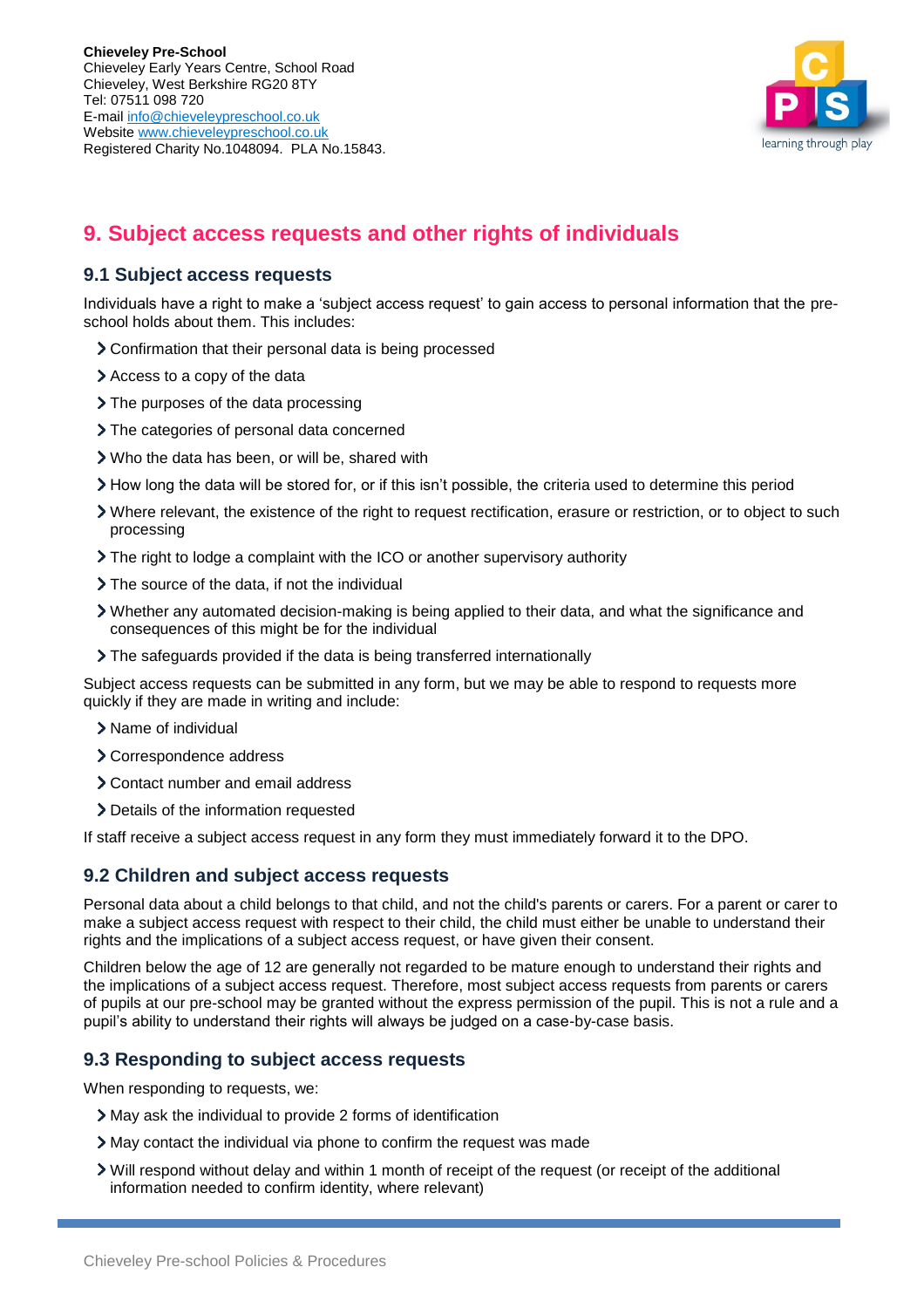

- Will provide the information free of charge
- May tell the individual we will comply within 3 months of receipt of the request, where a request is complex or numerous. We will inform the individual of this within 1 month, and explain why the extension is necessary

We may not disclose information for a variety of reasons, such as if it:

- Might cause serious harm to the physical or mental health of the pupil or another individual
- Would reveal that the child is being or has been abused, or is at risk of abuse, where the disclosure of that information would not be in the child's best interests
- Would include another person's personal data that we can't reasonably anonymise, and we don't have the other person's consent and it would be unreasonable to proceed without it
- Is part of certain sensitive documents, such as those related to crime, immigration, legal proceedings or legal professional privilege, management forecasts, negotiations, confidential references, or exam scripts

If the request is unfounded or excessive, we may refuse to act on it, or charge a reasonable fee to cover administrative costs. We will take into account whether the request is repetitive in nature when making this decision.

When we refuse a request, we will tell the individual why, and tell them they have the right to complain to the ICO or they can seek to enforce their subject access right through the courts.

#### **9.4 Other data protection rights of the individual**

In addition to the right to make a subject access request (see above), and to receive information when we are collecting their data about how we use and process it (see section 7), individuals also have the right to:

- Withdraw their consent to processing at any time
- Ask us to rectify, erase or restrict processing of their personal data (in certain circumstances)
- > Prevent use of their personal data for direct marketing
- Object to processing which has been justified on the basis of public interest, official authority or legitimate interests
- Challenge decisions based solely on automated decision making or profiling (i.e. making decisions or evaluating certain things about an individual based on their personal data with no human involvement)
- > Be notified of a data breach (in certain circumstances)
- > Make a complaint to the ICO
- Ask for their personal data to be transferred to a third party in a structured, commonly used and machinereadable format (in certain circumstances)

Individuals should submit any request to exercise these rights to the DPO. If staff receive such a request, they must immediately forward it to the DPO.

## <span id="page-7-0"></span>**10. Parental requests to see the educational record**

Although as a pre-school there is no automatic parental right of access to children's educational record (which includes most information about a pupil) we will provide access within 15 pre-school days of receipt of a written request.

If the request is for a copy of the detailed educational record, the school may charge a fee to cover the cost of supplying it.

This right applies as long as the pupil concerned is aged under 18.

There are certain circumstances in which this right can be denied, such as if releasing the information might cause serious harm to the physical or mental health of the pupil or another individual, or if it would mean releasing exam marks before they are officially announced.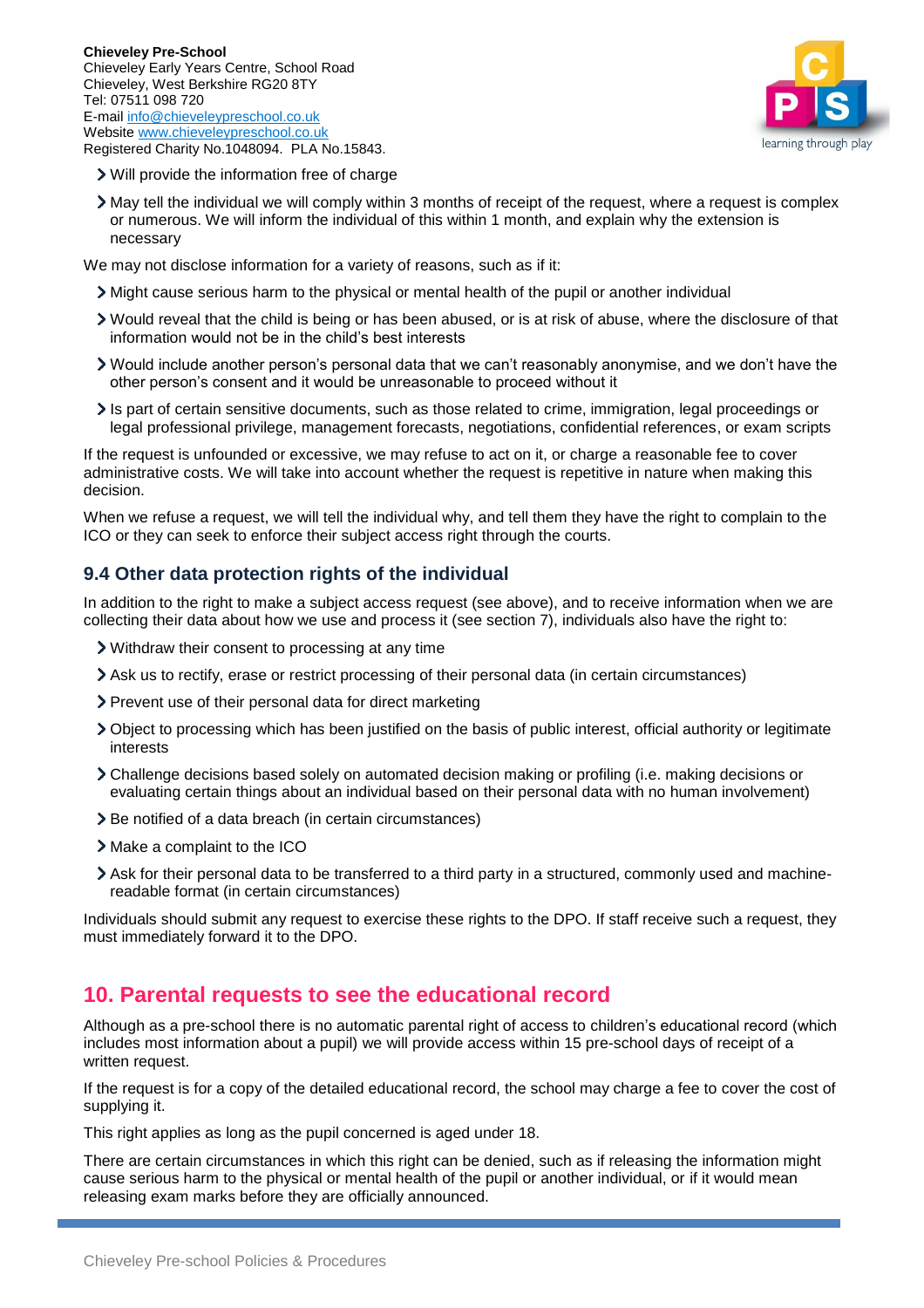

# <span id="page-8-0"></span>**13. Photographs and videos**

As part of our pre-school activities, we may take photographs and record images of individuals within our preschool.

We will obtain written consent from parents/carers for photographs and videos to be taken of their child for communication, marketing and promotional materials. We will clearly explain how the photograph and/or video will be used to both the parent/carer and pupil.

Any photographs and videos taken by parents/carers at pre-school events for their own personal use are not covered by data protection legislation. However, we will ask that photos or videos with other pupils are not shared publicly on social media for safeguarding reasons, unless all the relevant parents/carers have agreed to this.

Where the pre-school takes photographs and videos, uses may include:

- Within pre-school on notice boards and in pre-school magazines, brochures, newsletters, etc.
- Outside of pre-school by external agencies such as the pre-school photographer, newspapers, campaigns
- Online on our pre-school website or social media pages

Consent can be refused or withdrawn at any time. If consent is withdrawn, we will delete the photograph or video and not distribute it further.

When using photographs and videos in this way we will not accompany them with any other personal information about the child, to ensure they cannot be identified.

# <span id="page-8-1"></span>**14. Data protection by design and default**

We will put measures in place to show that we have integrated data protection into all of our data processing activities, including:

- Appointing a suitably qualified DPO, and ensuring they have the necessary resources to fulfil their duties and maintain their expert knowledge
- Only processing personal data that is necessary for each specific purpose of processing, and always in line with the data protection principles set out in relevant data protection law (see section 6)
- Completing data protection impact assessments where the pre-school's processing of personal data presents a high risk to rights and freedoms of individuals, and when introducing new technologies (the DPO will advise on this process)
- Integrating data protection into internal documents including this policy, any related policies and privacy notices
- Regularly training members of staff on data protection law, this policy, any related policies and any other data protection matters; we will also keep a record of attendance
- Regularly conducting reviews and audits to test our privacy measures and make sure we are compliant
- Appropriate safeguards being put in place if we transfer any personal data outside of the European Economic Area (EEA), where different data protection laws will apply
- Maintaining records of our processing activities, including:
	- For the benefit of data subjects, making available the name and contact details of our pre-school and DPO and all information we are required to share about how we use and process their personal data (via our privacy notices)
	- For all personal data that we hold, maintaining an internal record of the type of data, type of data subject, how and why we are using the data, any third-party recipients, any transfers outside of the EEA and the safeguards for those, retention periods and how we are keeping the data secure.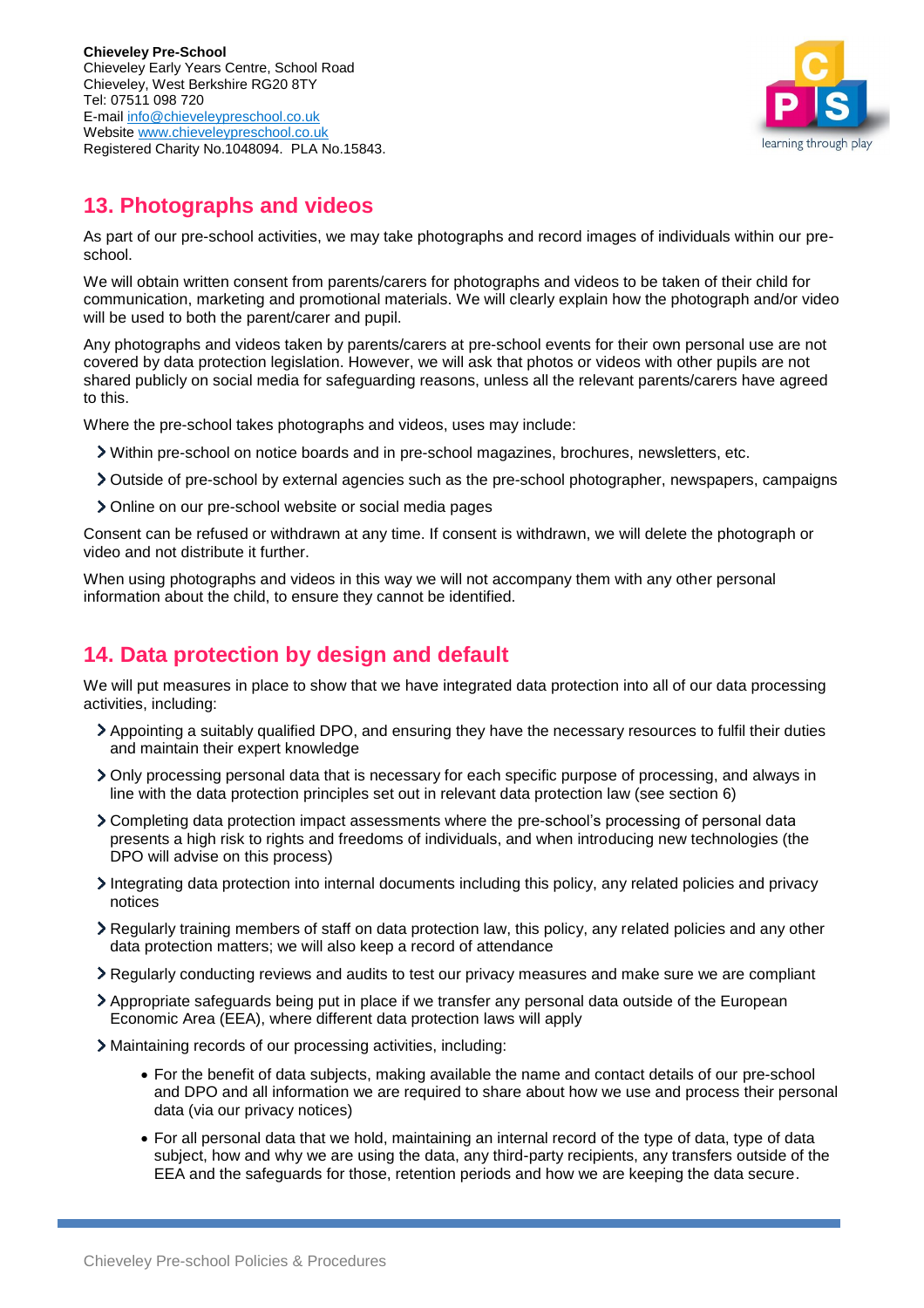

# <span id="page-9-0"></span>**15. Data security and storage of records**

We will protect personal data and keep it safe from unauthorised or unlawful access, alteration, processing or disclosure, and against accidental or unlawful loss, destruction or damage.

In particular:

- Paper-based records and portable electronic devices, such as laptops and hard drives that contain personal data, are kept under lock and key when not in use
- Papers containing confidential personal data must not be left on office and classroom desks, on staffroom tables, or left anywhere else where there is general access
- Where personal information needs to be taken off site, staff must sign it in and out from the pre-school office
- Passwords that are at least 10 characters long containing letters and numbers are used to access preschool computers, laptops and other electronic devices. Staff and pupils are reminded that they should not reuse passwords from other sites
- Encryption software is used to protect all portable devices and removable media, such as laptops and USB devices
- Staff, pupils or committee members who store personal information on their personal devices are expected to follow the same security procedures as for pre-school-owned equipment (see our online safety policy and acceptable use policy.
- Where we need to share personal data with a third party, we carry out due diligence and take reasonable steps to ensure it is stored securely and adequately protected (see section 8)

# <span id="page-9-1"></span>**16. Disposal of records**

Personal data that is no longer needed will be disposed of securely. Personal data that has become inaccurate or out of date will also be disposed of securely, where we cannot or do not need to rectify or update it.

For example, we will shred or incinerate paper-based records, and overwrite or delete electronic files. We may also use a third party to safely dispose of records on the pre-school's behalf. If we do so, we will require the third party to provide sufficient guarantees that it complies with data protection law.

# <span id="page-9-2"></span>**17. Personal data breaches**

The pre-school will make all reasonable endeavours to ensure that there are no personal data breaches.

In the unlikely event of a suspected data breach, we will follow the procedure set out in appendix 1.

When appropriate, we will report the data breach to the ICO within 72 hours after becoming aware of it. Such breaches in a pre-school context may include, but are not limited to:

- A non-anonymised dataset being published on the pre-school website which shows the results of pupils eligible for the pupil premium
- Safeguarding information being made available to an unauthorised person
- The theft of a pre-school laptop containing non-encrypted personal data about pupils

## <span id="page-9-3"></span>**18. Training**

All staff and committee members are provided with data protection training as part of their induction process.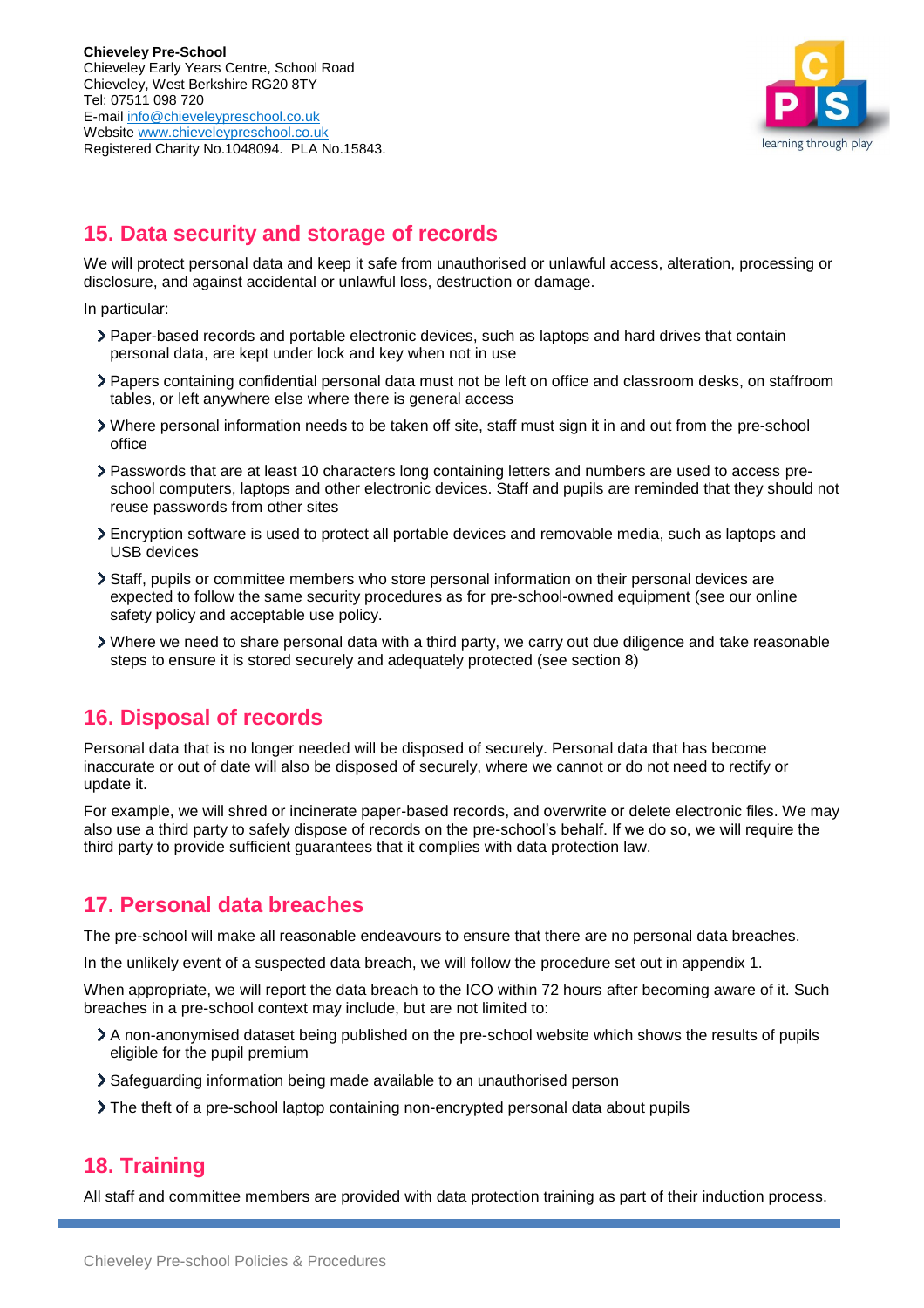

Data protection will also form part of continuing professional development, where changes to legislation, guidance or the school's processes make it necessary.

## <span id="page-10-0"></span>**19. Monitoring arrangements**

The DPO is responsible for monitoring and reviewing this policy.

This policy will be reviewed annually by the committee.

## <span id="page-10-1"></span>**20. Links with other policies**

This data protection policy is linked to our:

- > Freedom of information publication scheme
- > Online safety policy
- Child protection and safeguarding policy
- > Acceptable use policy
- > Pupil/parent privacy notice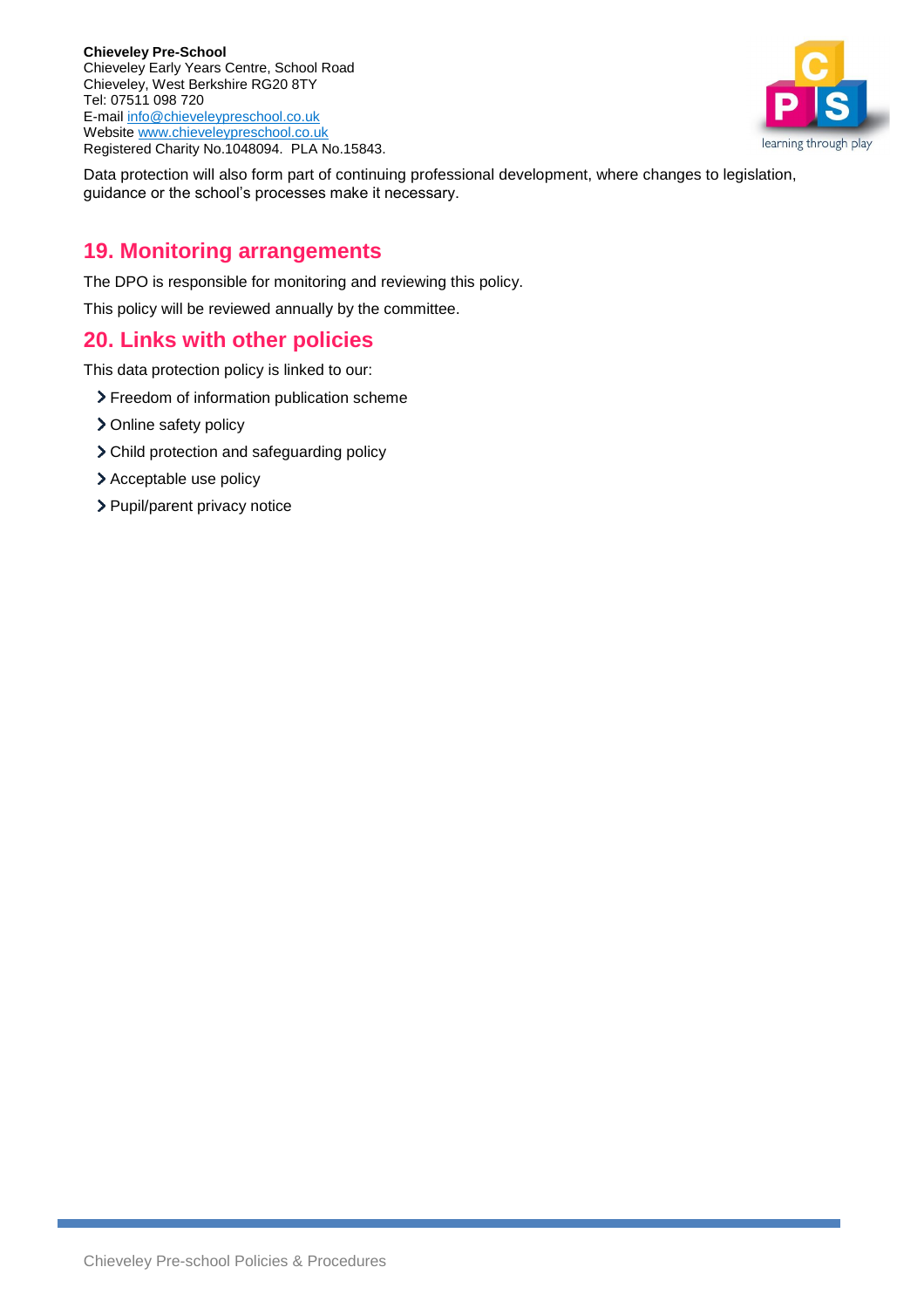

#### <span id="page-11-0"></span>**Appendix 1: Personal data breach procedure**

This procedure is based on [guidance on personal data breaches](https://ico.org.uk/for-organisations/guide-to-the-general-data-protection-regulation-gdpr/personal-data-breaches/) produced by the ICO.

- On finding or causing a breach, or potential breach, the staff member or data processor must immediately notify the DPO
- The DPO will investigate the report, and determine whether a breach has occurred. To decide, the DPO will consider whether personal data has been accidentally or unlawfully:
	- Lost
	- Stolen
	- Destroyed
	- Altered
	- Disclosed or made available where it should not have been
	- Made available to unauthorised people
- The DPO will alert the Manager and the chair person
- The DPO will make all reasonable efforts to contain and minimise the impact of the breach, assisted by relevant staff members or data processors where necessary (actions relevant to specific data types are set out at the end of this procedure)
- The DPO will assess the potential consequences, based on how serious they are, and how likely they are to happen
- The DPO will work out whether the breach must be reported to the ICO. This must be judged on a caseby-case basis. To decide, the DPO will consider whether the breach is likely to negatively affect people's rights and freedoms, and cause them any physical, material or non-material damage (e.g. emotional distress), including through:
	- Loss of control over their data
	- Discrimination
	- Identify theft or fraud
	- Financial loss
	- Unauthorised reversal of pseudonymisation (for example, key-coding)
	- Damage to reputation
	- Loss of confidentiality
	- Any other significant economic or social disadvantage to the individual(s) concerned

If it's likely that there will be a risk to people's rights and freedoms, the DPO must notify the ICO.

- The DPO will document the decision (either way), in case it is challenged at a later date by the ICO or an individual affected by the breach. Documented decisions are stored on the school server.
- Where the ICO must be notified, the DPO will do this via the ['report a breach' page](https://ico.org.uk/for-organisations/report-a-breach/) of the ICO website, or through their breach report line (0303 123 1113), within 72 hours. As required, the DPO will set out: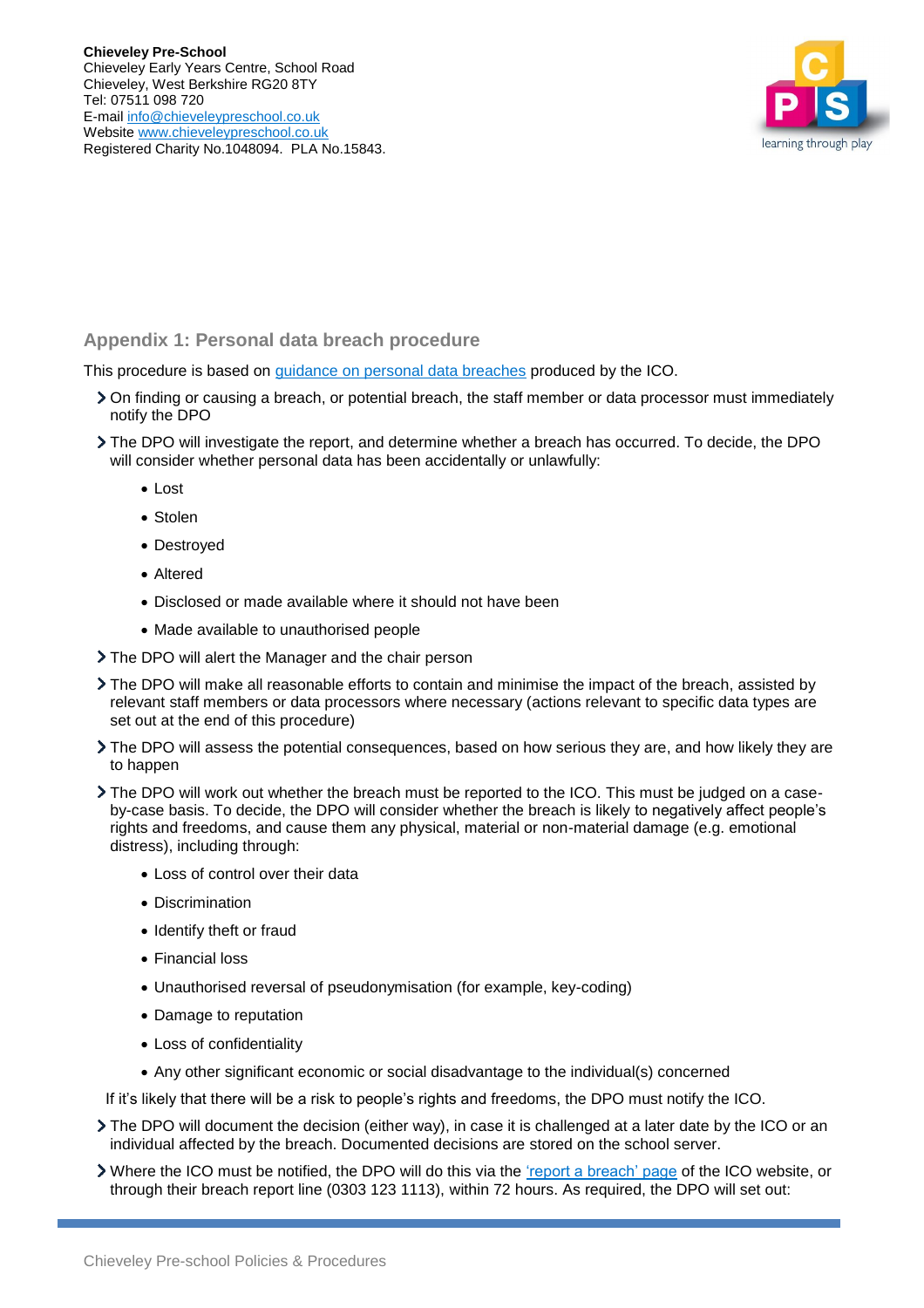

- A description of the nature of the personal data breach including, where possible:
	- The categories and approximate number of individuals concerned
	- o The categories and approximate number of personal data records concerned
- The name and contact details of the DPO
- A description of the likely consequences of the personal data breach
- A description of the measures that have been, or will be taken, to deal with the breach and mitigate any possible adverse effects on the individual(s) concerned
- If all the above details are not yet known, the DPO will report as much as they can within 72 hours. The report will explain that there is a delay, the reasons why, and when the DPO expects to have further information. The DPO will submit the remaining information as soon as possible
- The DPO will also assess the risk to individuals, again based on the severity and likelihood of potential or actual impact. If the risk is high, the DPO will promptly inform, in writing, all individuals whose personal data has been breached. This notification will set out:
	- A description, in clear and plain language, of the nature of the personal data breach
	- The name and contact details of the DPO
	- A description of the likely consequences of the personal data breach
	- A description of the measures that have been, or will be, taken to deal with the data breach and mitigate any possible adverse effects on the individual(s) concerned

As above, any decision on whether to contact individuals will be documented by the DPO.

- The DPO will notify any relevant third parties who can help mitigate the loss to individuals for example, the police, insurers, banks or credit card companies
- The DPO will document each breach, irrespective of whether it is reported to the ICO. For each breach, this record will include the:
	- Facts relating to the breach
	- Effects
	- Action taken to contain it and ensure it does not happen again (such as establishing more robust processes or providing further training for individuals)

Records of all breaches will be stored on the school network in a data protection folder.

The DPO and headteacher will meet to review what happened and how it can be stopped from happening again. This meeting will happen as soon as reasonably possible

#### **Actions to minimise the impact of data breaches**

We will take the actions set out below to mitigate the impact of different types of data breach, focusing especially on breaches involving particularly risky or sensitive information. We will review the effectiveness of these actions and amend them as necessary after any data breach.

#### **Special category data (sensitive information) being disclosed via email (including safeguarding records)**

- If special category data is accidentally made available via email to unauthorised individuals, the sender must attempt to recall the email as soon as they become aware of the error
- Members of staff who receive personal data sent in error must alert the sender and the DPO as soon as they become aware of the error
- If the sender is unavailable or cannot recall the email for any reason, the DPO will ask the ICT department to recall it